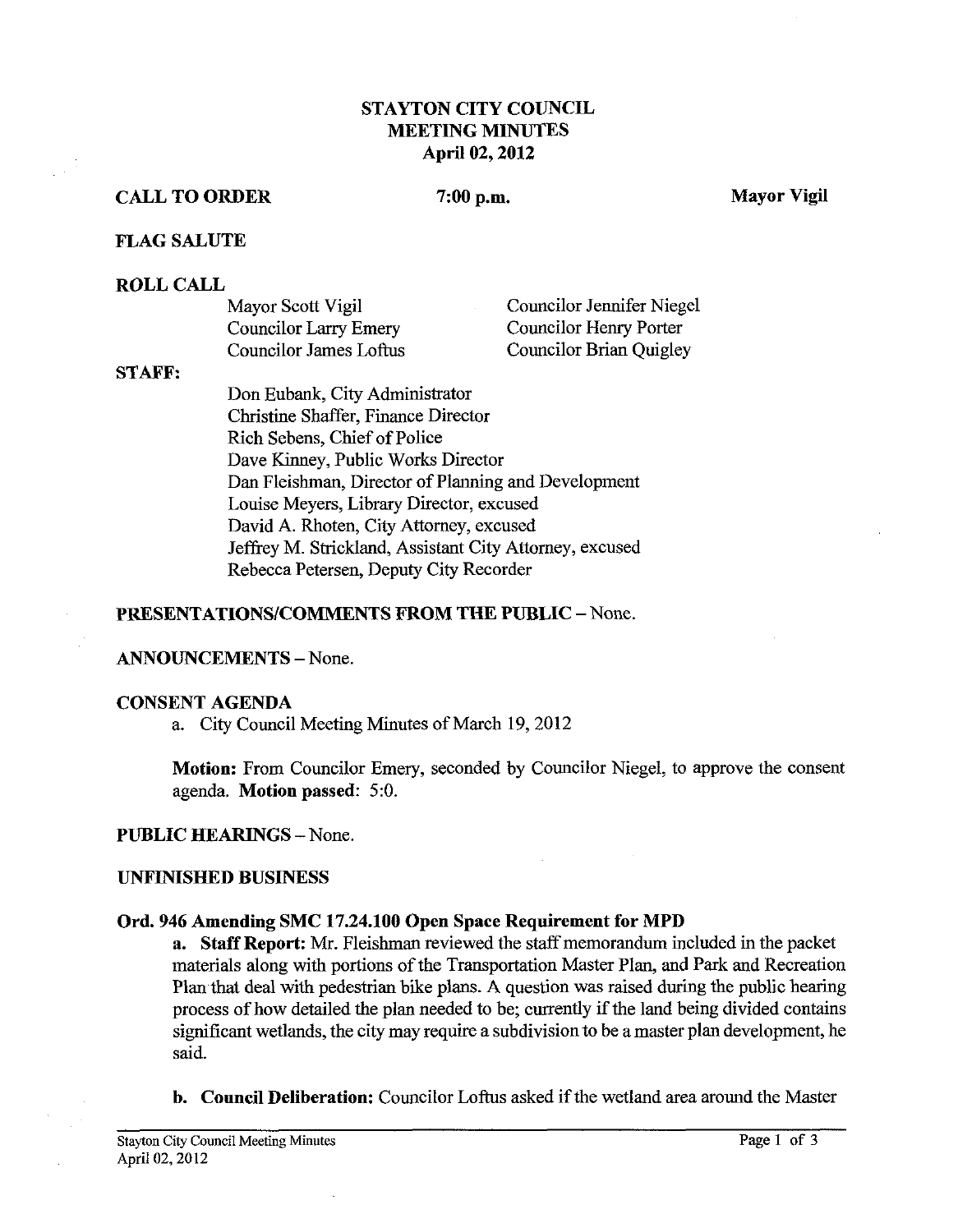Plan Development (MPD) would fall under public open space. Mr. Fleishman stated it would fall under open space if its' along the river, Mill Creek or ditches, and the current code says public access is required. Councilor Emery excused himself from voting as the Master Wetlands Plan showed a trail through his backyard. Councilor Quigley asked what the ratio is of private vs. public ownership for the proposed public trails along the waterway. Mr. Fleishman stated the ratio would be very low. The middle school property shows designated trails, Wilderness Park has current trails and the only publicly owned land that has a proposed trail other than the middle school is the ODOT property on the east side of Cascade Highway. The high school property shows proposed trails but no wetlands exist at that site. Councilor Loftus stated it was his recollection that the City Attorney was responsible for raising the issue of amisinterpretation of an existing ordinance, but that he would rather wait to make a decision when the Council has reached a consensus. There's no rush to fix the code as no development needs the criteria at this time, he said. In response to a question regarding criteria for approving Ord. 946, Mr. Fleishman stated as property comes up for development and the code requires open space to be provided, open space would be dedicated to the City. Councilor Loftus asked if any other MPD exist, and was an exaction process used when other developments along the waterway were constructed. Mr. Fleishman stated the only MPD approved by the City is the Woolen Mill property. Planned Unit Developments exist inside the City but there are no public trails in them. Mayor Vigil stated the ordinance is a method of being able to enforce what the master plan is laying out. Councilor Porter stated he would like to be able to see what lies ahead in implementing a trail plan. Mr. Fleishman stated the issue is before the Council as the City Attorney brought it to staff's attention that their interpretation had been incorrect. Councilor Emery stated he was totally against the trails system as there are too many restrictions for property owners. Councilor Quigley asked if the City had to do anything regarding the open space issue even though the City Attorney brought it up. Mr. Fleishman stated the current code does require public access but does not require that it be dedicated to the City, the amendment is about ownership. Councilor Niegel stated the code can't be changed mid-stream, once a development comes before the City it's too late to implement a change to the code.

## **c. Council Decision:**

**Motion:** From Councilor Loftus, seconded by Councilor Quigley to table the ordinance.

**Discussion:** Councilor Porter asked if the issue could be brought back to the Council at a later date if it were tabled.

### **Motion passed:** 4:O.

## **NEW BUSLNESS** -None.

## **STAFF/COMMISSION REPORTS**

### **Public Works Director's Report**

**a. Tenth Avenue Update: Mr.** Kinney explained additions that were added to the project